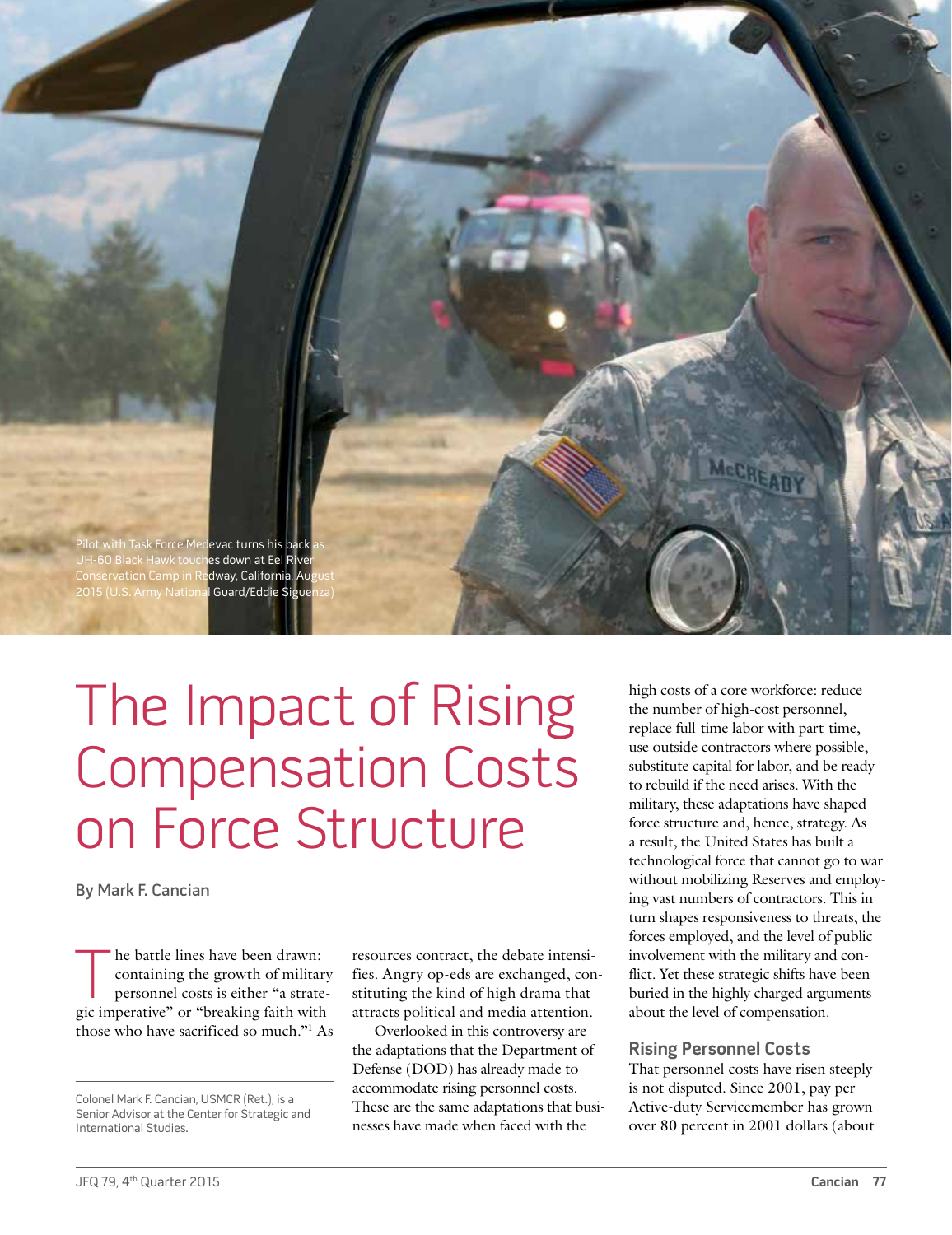50 percent in constant dollars).2 Military pay has increased 40 percent more than civilian pay since 2000, and enlisted Servicemembers are now paid more than 90 percent of their civilian counterparts with comparable education and experience (officers earn more than 83 percent of their civilian counterparts).3 Retirement adds another \$26 billion a year, and non-cash benefits tack on \$39 billion, mostly for health care but also for quality of life programs such as childcare, schools, and adult education.4

These increased costs, often described as "unsustainable," have caused widespread alarm. Top military and civilian leaders in the Pentagon and a broad array of think tanks have called for action to curtail personnel costs lest they crowd out readiness and modernization.5 The 2014 Quadrennial Defense Review makes compensation savings a major theme, so that funds are available "to sustain a healthy, ready and modern force into the future."6

So far, these efforts have had little impact. Curtailing military pay or benefits during wartime is hard. Military pay raises continued even as government civilians endured 3 years of pay freezes, though the most recent raises in fiscal year (FY) 2014–2015 were constrained to 1 percent. Repeated Obama administration proposals to introduce higher fees for TRICARE, the military healthcare system, have mostly failed in the face of ferocious lobbying by military associations. An attempt to reduce the growth of military retirement costs as part of the FY 2014–2015 budget deal was repealed a month after it was enacted.

Indeed, just holding the line on new benefits is difficult. In the last year, DOD and Congress granted benefits to samesex partners, expanded medical stipends and transition assistance programs, allowed single parents and pregnant women to enlist, and created a special TRICARE Prime enrollment process for remote eligibles. None of these expansions are necessarily wrong, but they are moving in the wrong direction if the desire is to contain personnel costs.

Faced with this dynamic, the government took the traditional path of

creating the Military Compensation and Retirement Modernization Commission. In January 2015, following extensive analyses and outreach, the commission presented a broad set of proposals for changes in health care, retirement, and benefits. Although congressional action is incomplete as of this writing, the House and Senate appear to have rejected most of the savings proposals but may modify the military retirement program to allow some benefits for personnel who leave before 20 years.

**Adaptations and Their Effects**

Critics of DOD efforts to reduce personnel costs argue that these expenditures have stayed constant over the last two decades and have not threatened modernization or readiness.7 This is true; the military personnel appropriations have varied within a narrow band from 22 percent to 30 percent of the DOD budget over the last 30 years (about 33 percent when healthcare costs are included). Concerns that personnel costs will hurt readiness and eventually "consume the entire defense budget"8 are, therefore, misplaced. However, this is not evidence of long-term fiscal sustainability, either. To accommodate higher personnel costs, DOD has made broad adaptations, which have had major strategic effects that are largely unrecognized.

*Cut Expensive Personnel.* The first adaptation is that, over time, DOD has cut the number of military personnel, particularly Active-duty troops, to fund higher individual compensation. For example, in 1994, \$130 billion (in FY 2014 dollars) paid 1,610,000 Active-duty personnel and 998,000 Guardsmen and Reservists. In 2014, \$137 billion paid 1,324,000 Active-duty personnel and 833,700 Guardsmen and Reservists. In other words, the same amount of money (slightly more, actually) was only enough to pay 450,000 fewer personnel. The Army and Marine Corps are particularly vulnerable because their budgets are so personnel-intensive (45 and 60 percent, respectively),<sup>9</sup> but all Services are affected. Indeed, practically every budget-cutting concept proposed by a think tank or an

editorialist makes deep cuts to personnel. In one recent budget "wargame," for example, four think tanks realigned force structure and acquisition programs to fit lower future budget levels. All four teams proposed deep cuts to personnel, reducing numbers by 150,000 to 300,000. This was, they argued, the "Willie Sutton principle" applied to defense budgeting: personnel are where the money is.10

*Rely on Part-Timers.* The second adaptation has been to rely more on lower cost part-timers—that is, the Guard and Reserves. Before the Vietnam War, the Guard and Reserves comprised only 26 percent of the total force; during the draft years, Active-duty personnel were readily available, so there was less need to rely on Reserves. With the end of the draft and the announcement of the Total Force policy in the early 1970s, the proportion began to rise. By the end of the Cold War, when the full cost of sustaining the all-volunteer force had been accommodated, Guard and Reserves comprised 36 percent of the total force. In FY 2015, the proportion rose to 39 percent.<sup>11</sup>

To get a sense of what budget pressure might do to force structure in the future, suppose military personnel budgets hold constant (a best-case scenario for the next few years) but compensation increases at 2.5 percent per year (half the recent rate). That creates an annual bill of \$3.4 billion. To pay this bill out of the personnel appropriations, the Services would have to cut 23,000 Active-duty personnel a year or shift 32,000 positions from the Active to Reserve Component.<sup>12</sup> Historically, the Services have done a combination of the two and cut operations and modernization as well. Cutting Reserve personnel would also save some money but only about one-quarter what is saved by cutting Active personnel. To budgeteers, the financial gain is often not worth the political and strategic cost. As a result, the number of Reserve personnel has declined less; thus, their proportion has increased.

The shift from Active to Reserve personnel has a basis in strategy as threats have diminished and required timelines for deployments have lengthened. Less sophisticated threats and longer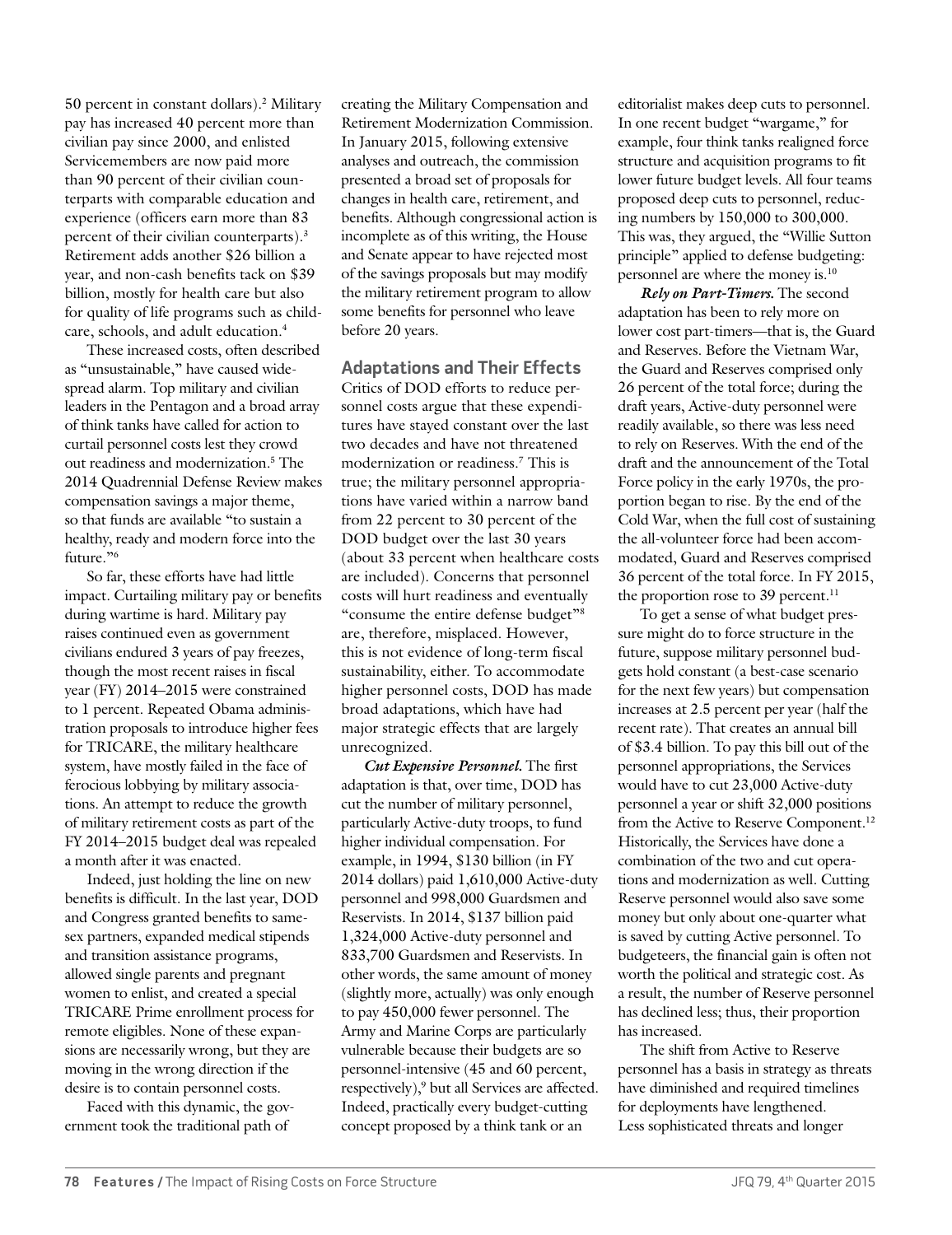

Airmen of 919<sup>th</sup> Special Operations Security Forces Squadron practice building-clearing techniques during annual training at Camp Guernsey, Wyoming, August 2015 (U.S. Air Force/Sam King)

deployments allow Reserve units the time needed to mobilize, train, and deploy, so more of them can be used. The Guard and Reserves have also adapted by reconfiguring themselves from a "strategic" reserve to an "operational" one. Still, the shift has introduced a degree of strategic risk as the Nation relies on forces that are inherently less ready and harder to use. The disruption of civilian communities produced by deployment of Reservists may also make military force less usable (a good or bad thing, depending on one's perspective).

A shift in power has followed the shift in personnel. In 2001, all Service Reserve chiefs received a third star to ensure their stronger participation in bureaucratic battles for resources and missions. In 2012, the Chief of the National Guard Bureaus received a fourth star and membership on the Joint Chiefs of Staff, establishing the Guard as a virtual fifth Service.

This dynamic of budget constraints and shifting power played out recently in the Air Force. In 2012, the Air Force proposed personnel cuts to both the Active and Reserve Components but more heavily to the Reserve. The Reserve Components, especially the Guard, working through their congressional supporters, had their cuts halted and a commission established "to undertake a comprehensive study of the structure of the Air Force . . . to best fulfill mission requirements in a manner consistent with available resources."<sup>13</sup> The commission, arguing both the ability of the Reserve Component to meet more mission requirements and the need to save money, proposed further realignment of missions from the Active to the Reserve Component so that the total force would shift from the present 69 percent Active/31 percent Reserve to 58 percent Active/42 percent Reserve.14 In

2015, Congress, concerned about similar tensions within the Army, created the National Commission on the Future of the U.S. Army. With the methodology used by the Air Force commission as a precedent, the commission could produce a similar result.

*Substitute Capital and Outside Support.* DOD adaptations go beyond the personnel accounts. A further adaptation is the classic substitution of capital for labor. Businesses have done this as labor costs have risen (note the large number of robots in modern factories), and DOD has done the same. Unmanned aerial vehicles (UAVs), for example, now constitute a large proportion of the aviation inventory. Expensive new equipment such as the Navy's *Ford*class carrier is justified in part by reduced personnel requirements. Over time, procurement spending per Servicemember has increased, from \$37,000 in 1994 to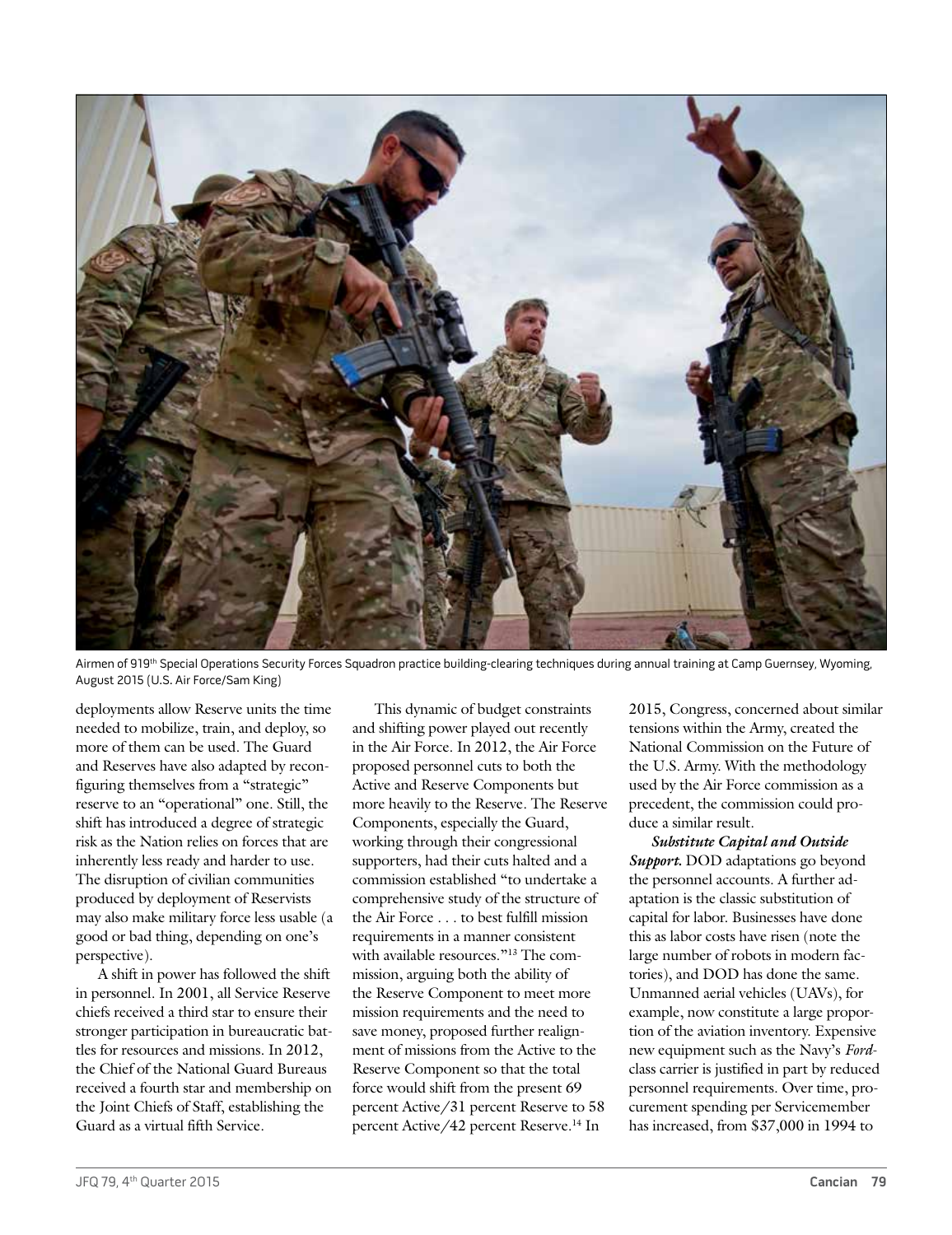\$71,000 in FY 2014 (all in FY 2014 constant dollars).15 More broadly, the U.S. Armed Forces are more capital-intensive than the militaries of other countries. U.S. equipment spending runs about 25 percent of the total budget; our North Atlantic Treaty Organization (NATO) Allies are only at 14 percent (as NATO measures equipment spending).16

This approach has had some success. The liberation of Kuwait in 1991 and the overthrow of Saddam Hussein in 2003 were accomplished quickly and with few casualties. But the insurgencies in Iraq and Afghanistan could not be subdued despite the application of unprecedented levels of technology, from UAVs and sensors to long-range strike and the Internet battlefield. There is a whole literature exploring the impact of technology on warfare, and the U.S. focus on technology has roots beyond just the high cost of personnel—for example, in a democracy's concern about casualties and a national fascination with technology. Nevertheless, the military is not exempt from the laws of microeconomics; high personnel costs drive organizations to substitute capital for labor.

Substituting capital for labor has had other limits, as the Navy and Air Force found out in the 2000s. Coming out of the procurement holiday in the 1990s and not getting procurement money in war funding as the Army was able to do, the Navy and Air Force needed a way to recapitalize. Even as the Army and Marine Corps were expanding, the Navy and Air Force cut personnel, planning to put the savings into modernization. Because of rising personnel costs, however, the savings went instead into expanded personnel compensation and benefits.

Another adaptation has been the expanded use of contractors both at home and on the battlefield, which shifts higher cost and permanent military personnel out of routine support functions. During the Iraq War, for instance, Americans and commentators were surprised to learn that contractors were the largest "coalition" partner. At the height of the war in 2007, there were 165,000 troops in country and the same number

of contractors (U.S., third-country nationals, and locals) supporting the war effort.17 This growth mirrored expanded use of contractors at home where many base functions, and some headquarters functions, had been turned over to outsiders. There were solid strategic reasons for both. Contractors at home and on the battlefield took over routine tasks that did not require military personnel, such as food service and base maintenance. When the war or task ended, the contractors could easily be discharged. This paralleled the practice in business of focusing core personnel on core tasks and contracting other tasks out.

But this new reliance on contractors raised a host of concerns. Initially, these concerns were focused on financial issues—waste and unethical business practices. They prompted congressional hearings, new contracting structures, and a major investigating commission, the Commission on Wartime Contracting in Iraq and Afghanistan.

On a deeper level, many commentators worried about the strategic effects of depending on for-profit entities in national security. At home, contractors seemed to have taken over inherently governmental functions such as intelligence analysis and writing military doctrine. Overseas, the widespread and unprecedented use of contractors, particularly as they moved out of support roles and into the direct application of violence, raised concerns about "conduct[ing] wars with less political debate . . . undermining the legitimacy of counterinsurgency efforts and damaging the perceived morality of the war effort." Indeed, some observers worried that contractors "endanger the basic tenets of the military profession" by blurring the line between civilians and military.<sup>18</sup> Despite these concerns, the rising cost of military personnel and their declining numbers will push force planners to rely even more on contractors in the future.

*Expand in Wartime.* The final adaptation has been the need to rapidly expand the force in wartime because the peacetime force would be too small to handle large conflicts. This approach was remarkably successful in Iraq and

Afghanistan, where the Army and Marine Corps were able to quickly add over 100,000 personnel during an increasingly unpopular war and without resorting to conscription. The risk is in timing—making the difficult political decision to expand when needed. The Iraq expansion did not begin until the end of 2006. It should have started years earlier before the force was strained by repeated deployments, but it took several years for the political apparatus to acknowledge so publicly that the wars would be long and hard. Thus, future force structures might only be viable if an early decision could be made to expand them. The Army is at greatest risk here, followed closely by the Marine Corps. Without rapid expansion, these Services will be stretched on the battlefield and stressed by long and frequent deployments.

## **Labor Economics versus Moral Obligations**

Why can we not just settle on an objective formula for compensation that avoids these tough structural tradeoffs? The reason is that there are fundamentally different views on the nature and purpose of compensation. On one side are the labor economists—that is, people who argue that compensation should be set at a level adequate to recruit and retain the numbers and quality of personnel an organization needs. Cindy Williams, formerly an economist at the Congressional Budget Office, came to symbolize this approach when she testified in 1995 that all objective measures of compensation fairness were badly flawed and that, ultimately, "in a volunteer environment, the best indication of how well the military can compete as an employer is the overall picture of the services' success in recruiting and retention."19 Therefore, military compensation could be assessed like other occupations and vary based on the state of recruiting, retention, and the economy. When unemployment is low and the force is expanding, compensation needs to rise to be competitive. Thus, compensation grew rapidly in the 2000s. However, when the force is shrinking (as it is today), compensa-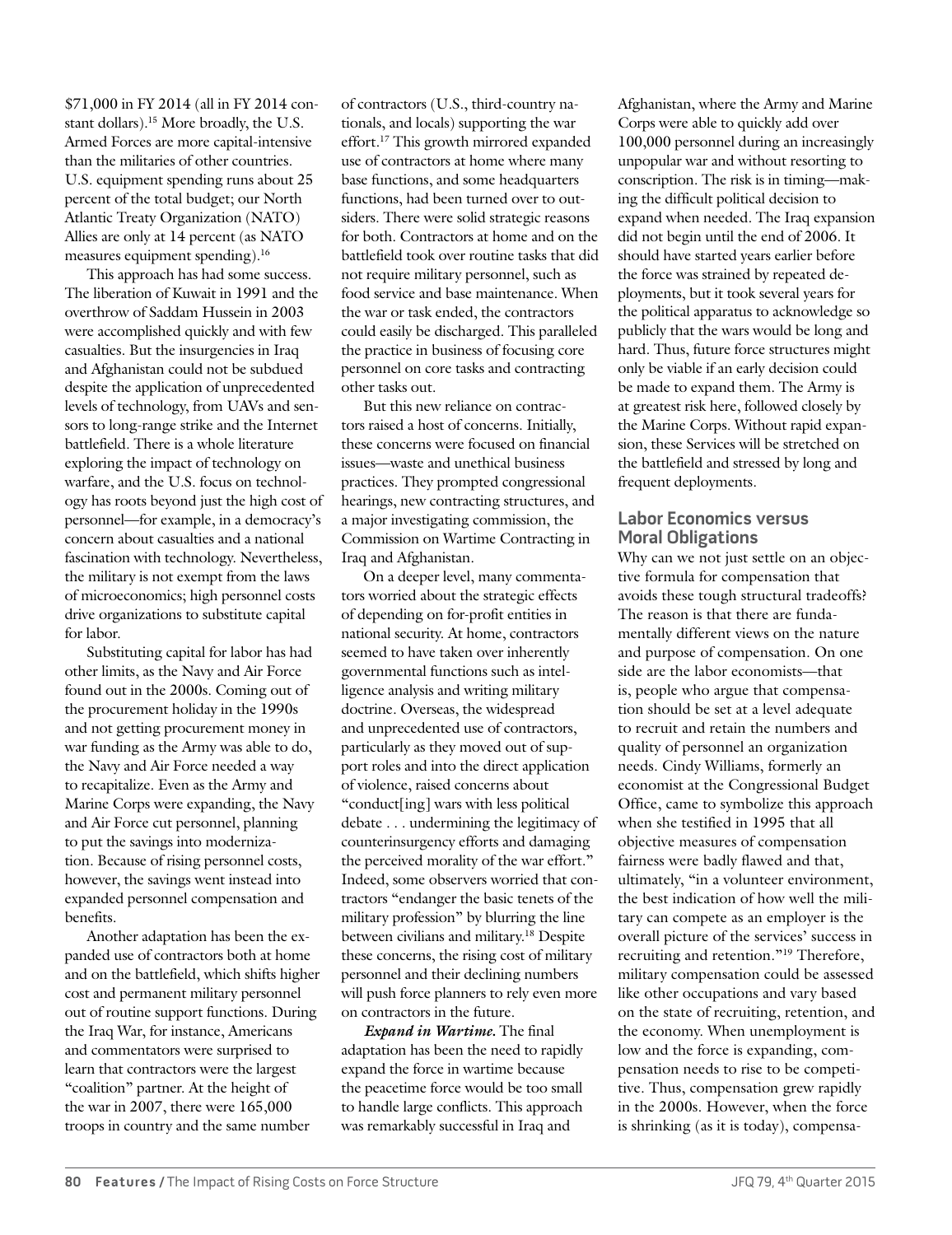tion can decline. This view also held that compensation should be adjusted for personnel quality, with higher skilled personnel paid more than lower skilled personnel as happens in the broader economy.

On the other side are those who argue that there is a moral obligation to pay workers a "fair" wage. This view has roots as diverse as Karl Marx's socialism and Catholic social teaching, from Pope Leo XIII in the  $19<sup>th</sup>$  century to Pope Francis today ("Not paying a just [wage], focusing exclusively on financial statements . . . goes against God").<sup>20</sup> Applied to the military, this approach argues that the Nation owes generous compensation to the 1 percent who serve on behalf of all. The military is not a job; it is a calling or a profession (to use the words of Charles Moskos, the late dean of military sociologists), and it deserves compensation on a moral basis, not an economic one.21 This perspective is also egalitarian; all those who serve should be honored and treated equally, consistent with the rank structure. These arguments often take a moral tone. As General Gordon Sullivan, USA (Ret.), head of the Association of the U.S. Army, stated, cuts to compensation "demonize our troops as unworthy of the benefits they receive while ignoring the challenges, sacrifices, and hardships military personnel and their families face."22

The debate is not limited to the military. It has parallels at universities regarding payment of a living wage for low-skilled workers and in national debates about the level of the minimum wage. It does mean, however, that agreement on military compensation has been elusive. What one side regards as "reasonable adjustments," the other side regards as "betraying a commitment."

Some commentators have proposed conscription as a way out of this conundrum of high costs and adverse strategic consequences. Conscription seems to offer lower costs, abundant personnel, and a feeling that "everyone is in this together." In fact, experience from the Vietnam War indicates that of these goals, only abundant personnel are likely achievable and even then at a high cost to

![](_page_4_Picture_4.jpeg)

New Jersey National Guard Soldier from 50th Infantry Brigade Combat Team launches RQ-11 Raven unmanned aerial vehicle during joint exercise, Warren Grove Gunnery Range, New Jersey, June 2015 (U.S. Air National Guard/Matt Hecht)

morale, effectiveness, and public regard. Whatever conscription's benefits might be, however, politicians, the military leadership, and the American people all oppose its reinstitution. Therefore, little more needs to be said about it as a solution.

## **The Strategic Dimension**

So the debate continues. Many commentators complain about the structural trends. Rachel Maddow criticizes "relying on a pop-up army . . . of greasy, lawless contractors." Andrew Bacevich laments "the large gap between the military and society." Bernard Rostker warns about the risks in overreliance on "unready" Reservists.23 These concerns may or may not have merit, but they are essentially irrelevant. Unless the approach toward military compensation changes, the prospect is more of the same—a shrinking force, greater reliance on Reservists, contractors as a permanent element of the military force structure, capital substituting for labor, and rapid force expansion when wartime demands exceed what the peacetime force can handle.

And that is the element missing in discussions about military compensation. It is about more than what military personnel deserve or whether the costs are "affordable." It is about the adaptations the military establishment has made to accommodate the higher personnel costs. These adaptations have had profound strategic effects—effects that no Quadrennial Defense Review or strategy document discusses. The key strategic decision, then, is whether the military structure that the compensation structure produces supports the strategy the Nation wants, with risks and costs that are acceptable. The United States has backed into the existing structure without a lot of thought. As compensation discussions renew, the debate going forward ought to be broadened to include these strategic effects. **JFQ**

### **Notes**

<sup>1</sup> "Strategic Imperative," from Posture Statement of General Martin E. Dempsey, Chairman of the Joint Chiefs of Staff, Senate Armed Services Committee, Fiscal Year 2015 Department of Defense Budget, March 5, 2014, available at <www.armed-services. senate.gov/download/dempsey\_03-05-14>; Steve Strobridge, "Spare Us the 'Keeping Faith' Blather," *MOAA.org*, March 15, 2012, available at <www.moaa.org/main\_article. aspx?id=9412>.

2 Robert Hale, Testimony to the Senate